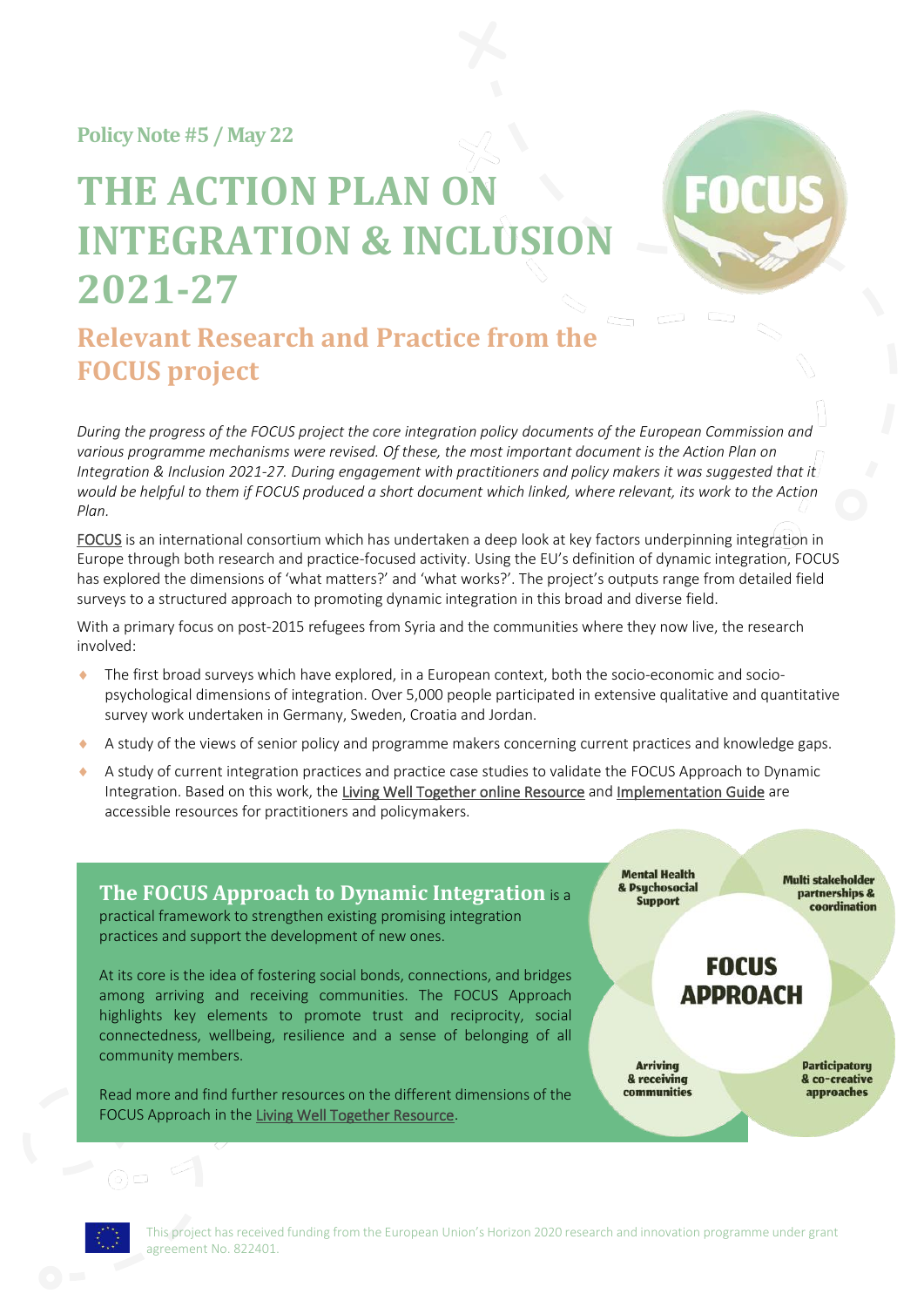# **EU ACTION PLAN ON INTEGRATION AND INCLUSION 2021-27**

In FOCUS's [interviews with senior policy and programme leaders](https://www.focus-refugees.eu/wp-content/uploads/FOCUS_Brief-1_Integration-practice-in-Europe.pdf) a consistent finding was that integration policy and practice in Europe is very heavily influenced by the policies of EU institutions and funding programmes. Therefore, the publication of a new strategic direction for integration is a very significant development and it has been central to debates and drafting of funding instruments (in particular the Asylum, Migration and Integration Fund, AMIF, and European Social Fund Plus, ESF+).

The **Action Plan on Integration & Inclusion** was published in [November 2020.](https://ec.europa.eu/migrant-integration/news/one-year-eu-action-plan-integration-and-inclusion-2021-2027_en) It replaces a 2016 plan and, for the first time, covers EU citizens with a migrant background. It is intended to be complementary to other policies, especially the New Pact on Migration & Asylum and the EU Anti-Racism Action Plan.

The Action Plan sets out a series of **key principles and values** which it says should inform integration practice and then sets out priority actions for 2021-27. A review of the Action Plan from the perspective of the largest NGO network in the field can be found [here.](https://ecre.org/op-ed-the-new-action-plan-on-integration-and-inclusion-promising-elements-rising-expectations/)

The measures set out in the *Action Plan* do not always fully address the key principles and values and the operation of the *New Pact on Migration & Asylum* clearly contrasts with integration objectives in important ways. However, the *Action Plan* does mark a substantial step forward in aligning the overall framework for integration with research on best practice.

FOCUS's research is relevant to nearly all elements of the *Action Plan* in terms of providing supporting evidence, guidance for implementation or noting important gaps. Especially as an aid for organisations preparing proposals for programmes during new programming periods, what follows here are ten areas where FOCUS's output is particularly relevant. The referenced publications provide detailed references and guidance on the topics:

#### **Action Plan Point: Encourage 2-way integration**

Over 80% of members of both receiving and arriving communities who participated in FOCUS's surveys chose a preferred mode of acculturation which involved retaining multiple identities and cultures. However, the research also showed that levels of contact are low, with the receiving community not accepting a personal role in promoting integration – instead putting responsibility on institutions. In a related finding, the research showed that there are significant factual misperceptions of the current status of refugees (e.g. underestimating education levels and overestimating dependence. Lack of a 2-way dimension in current work is acknowledged as the biggest current gap in integration practice.

#### **See**: [Field Study Reports,](https://www.focus-refugees.eu/results/#research) [Triangulation Report,](https://www.focus-refugees.eu/wp-content/uploads/FOCUS-Triangulation-report.pdf) [Qualitative Study of the Views of Senior Professionals.](https://www.focus-refugees.eu/wp-content/uploads/FOCUS_Brief-1_Integration-practice-in-Europe.pdf)

#### **Action Plan Point: Encourage 'encounters and exchanges', empowering both communities**

The profound important of increasing direct social contact between communities emerged as a theme in all elements of FOCUS's research. The *FOCUS Approach to Dynamic Integration* addresses this as a core pillar. Following reviews of practice and practical opportunities to encourage these encounters volunteerism was identified as a significant vehicle to address this gap in current practice. Co-creation and participation in the development and implementation of programmes were also identified as core to empowerment.

**See**[: Living Well Together Online Resource,](https://www.focus-refugees.eu/resource/) [Practice Case Studies,](https://www.focus-refugees.eu/resource/#casestudies) [Implementation Guide.](https://www.focus-refugees.eu/resource/#ig)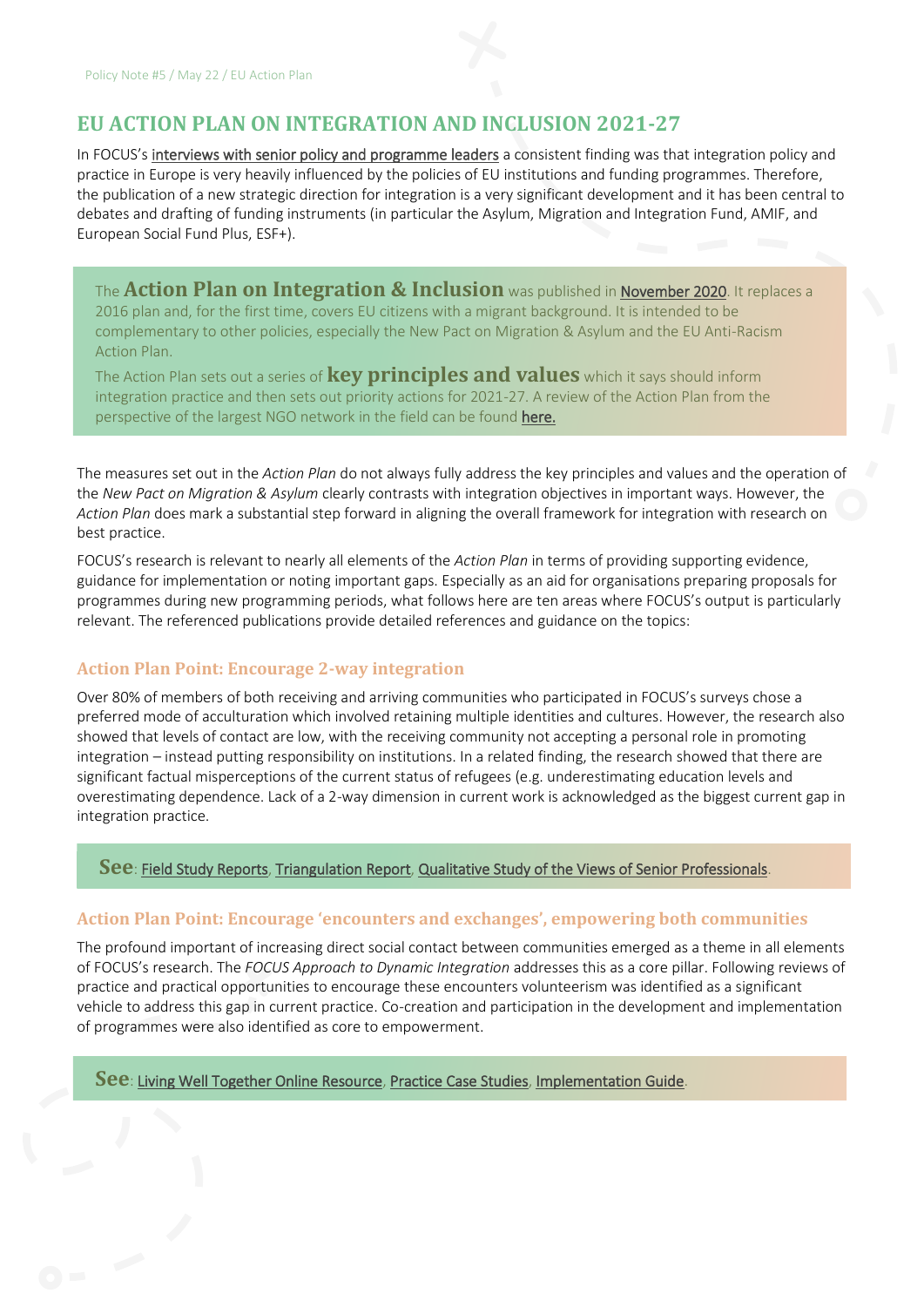#### **Action Plan Point: Support should be targeted and tailored to the needs of a diverse population**

Ensuring that programmes respond to the practical needs of people is critical to not just achieving the immediate goals of a programme but also encouraging a sense of agency and belonging to society – something without which integration is not possible. In FOCUS's research the diversity of needs was strongly present and *participatory and cocreative* approaches to developing and implementing programmes helped to ensure that practices more directly met the needs of individuals. This is the case in practices from the earliest stage of the process.

#### **See**[: Implementation Guide,](https://www.focus-refugees.eu/resource/#ig) [Practice Case Studies,](https://www.focus-refugees.eu/resource/#casestudies) [Field Study Reports.](https://www.focus-refugees.eu/results/#research)

#### **Action Plan Point: Ensure access to health services and in particular mental health services**

FOCUS's field studies supported the idea that equal access to health services is essential – with issues of information about rights and the availability of language support being raised. The *Action Plan* acknowledges mental health as critical to integration, but does so in the narrow context of trauma-related services. A core principle arises from FOCUS's work is that mental health and psycho-social support need to be seen in a much broader context and incorporated in to all elements of integration work in addition to the essential provision of trauma-related services*.*

#### **See**: [Summary of Socio-Psychological Factors and Integration,](https://www.focus-refugees.eu/wp-content/uploads/FOCUS_Policy-Note-2_SP-factors.pdf) [Living Well Together Online Resource.](https://www.focus-refugees.eu/resource/)

#### **Action Plan Point: Access to Quality & Affordable Housing**

Secure and appropriate housing is essential to integration and has both socio-economic and socio-psychological dimensions. In addition, segregation undermines the opportunity for positive social connections. In the qualitative research, housing emerged as the field where both perceptions of racism and discrimination as well as racist and discriminatory opinions were most prevalence.

#### **See**[: Summary of Socio-Economic Factors and Integration,](https://www.focus-refugees.eu/wp-content/uploads/FOCUS_Brief-3_Socio-economic-factors_Oct2020.pdf) [Field Study Reports,](https://www.focus-refugees.eu/results/#research) [Triangulation Report.](https://www.focus-refugees.eu/wp-content/uploads/FOCUS-Triangulation-report.pdf)

#### **Action Plan Point: Need to improve and make accessible the evidence base**

FOCUS's practice-related work demonstrated a very high level of commitment to using the evidence base in developing programmes but a frustration about its accessibility – something which is only partly linked to the lack of in-house research specialists. There is support for the idea of investing in practice networks and online resources which identify and disseminate best practice at different levels of complexity. FOCUS's *Living Well Together Online Resource, and Focus Approach Implementation Guide* are direct responses to this.

#### **See**[: Qualitative Study of the Views of Senior Professionals,](https://www.focus-refugees.eu/wp-content/uploads/FOCUS_Brief-1_Integration-practice-in-Europe.pdf) [Living Well Together Online Resource,](https://www.focus-refugees.eu/resource/) [Implementation Guide.](https://www.focus-refugees.eu/resource/#ig)

#### **Action Plan Point: Mainstream gender and anti-discrimination practices**

This is a relatively undeveloped area in the *Action Plan* but FOCUS's research suggests that it is an area for priority action. The structural nature of barriers faced by refugees in, for example, obtaining employment appropriate to their level of skills or secure and appropriate housing, suggest that racism and gender discrimination should be a concern of all integration practice, and recognised as a barrier to integration. Work in FOCUS's practice stream suggests that this is achievable if given adequate prioritisation.

**See**: [Triangulation Report,](https://www.focus-refugees.eu/wp-content/uploads/FOCUS-Triangulation-report.pdf) [Practice Case Studies,](https://www.focus-refugees.eu/resource/#casestudies) [Implementation Guide.](https://www.focus-refugees.eu/resource/#ig)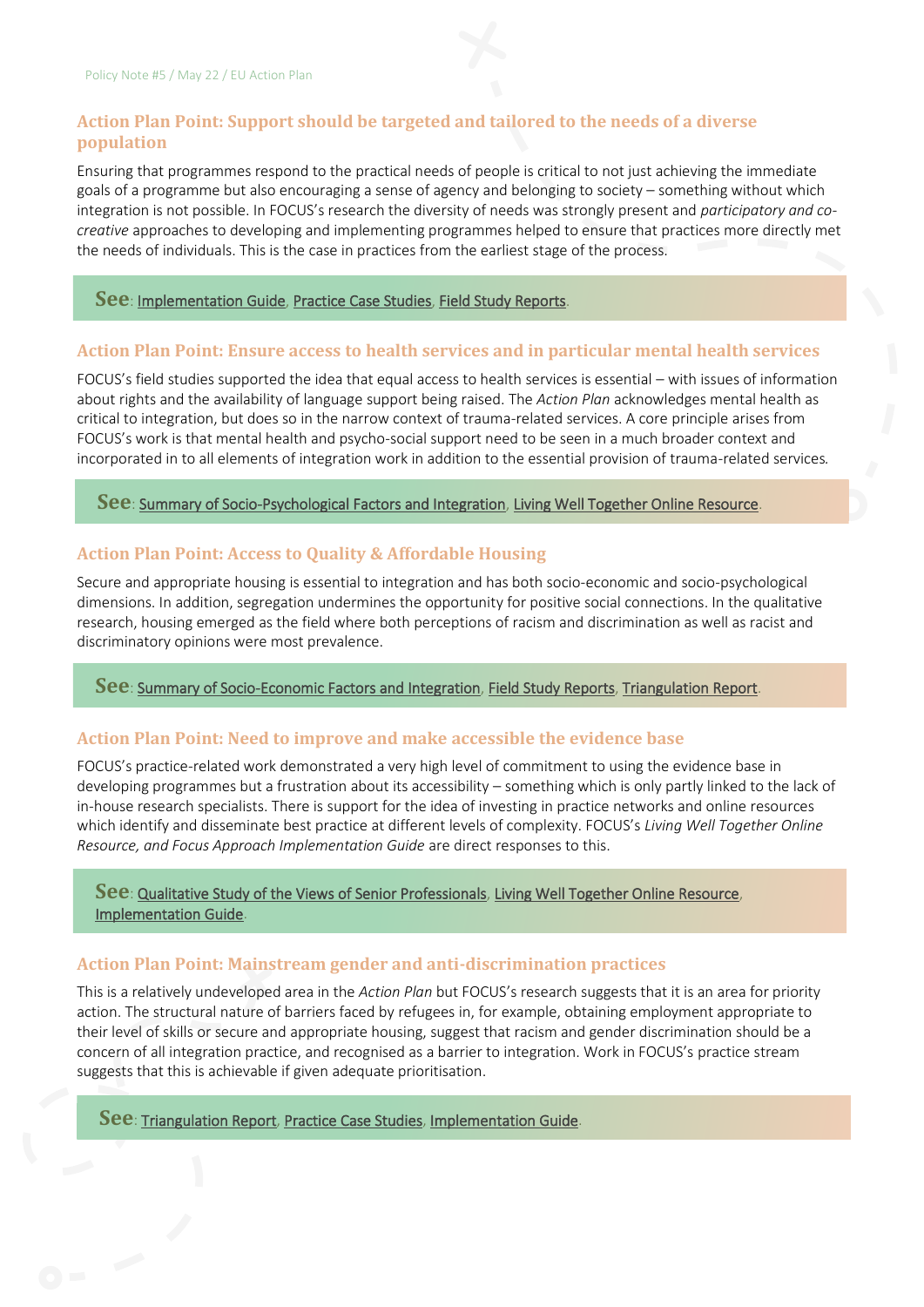#### **Action Plan Point: Provide support at different stages of process**

Frustration at the withdrawal of many integration programmes after the short reception phase is widely felt. The continuance of practical networking, advisory and language programmes for a longer period would potentially have a very positive impact. The logic and benefits from this are accepted by members of receiving communities.

#### **See**: [Field Study Reports,](https://www.focus-refugees.eu/results/#research) [Practice Case Studies.](https://www.focus-refugees.eu/resource/#casestudies)

### **Action Plan Point: Support Evaluation**

FOCUS's research found widespread acceptance of evaluation, but this was accompanied with frustration about unreasonable evaluation expectations. The scale of integration programmes is generally limited in both time and resources, so it is not credible to seek to evaluate the 'achievement' of integration. Evaluation needs to be more focused on actions which the research show to be important. The *FOCUS Approach to Dynamic Integration* is a means for assisting in the structure development, implementation and evaluation of integration programmes.

#### **See**: [Living Well Together Online Resource,](https://www.focus-refugees.eu/resource/) [Implementation Guide,](https://www.focus-refugees.eu/resource/#ig) [Qualitative Study of the Views of Senior](https://www.focus-refugees.eu/wp-content/uploads/FOCUS_Brief-1_Integration-practice-in-Europe.pdf)  [Professionals.](https://www.focus-refugees.eu/wp-content/uploads/FOCUS_Brief-1_Integration-practice-in-Europe.pdf)

#### **Action Plan Point: Maximise EU added value through multi-stakeholder partnerships**

FOCUS's work suggests that this is a wider point which goes beyond just maximising the impact of EU-funding and policies. Multi-stakeholder partnerships can, in fact, be central to developing effective programmes in all contexts. The needs and opportunities in arriving and receiving communities are diverse and always stretch beyond programmes offered by individual agencies or organisations. Adopting a multi-stakeholder approach helps address diverse and changing needs. As such, this area is a core pillar of the *FOCUS Approach to Dynamic Integration*.

**See**: [Practice Case Studies,](https://www.focus-refugees.eu/resource/#casestudies) [Implementation Guide.](https://www.focus-refugees.eu/resource/#ig)

## **OVERVIEW OF RELEVANT FOCUS OUTPUTS**



**Implementation Guide Field Study Reports Living Well Together** 





**Online Resource**





**Socio-Economic Factors and Integration**





**Socio-Psychological Factors and Integration**



**Triangulation Report Qualitative Study of the Views of Senior Professionals**